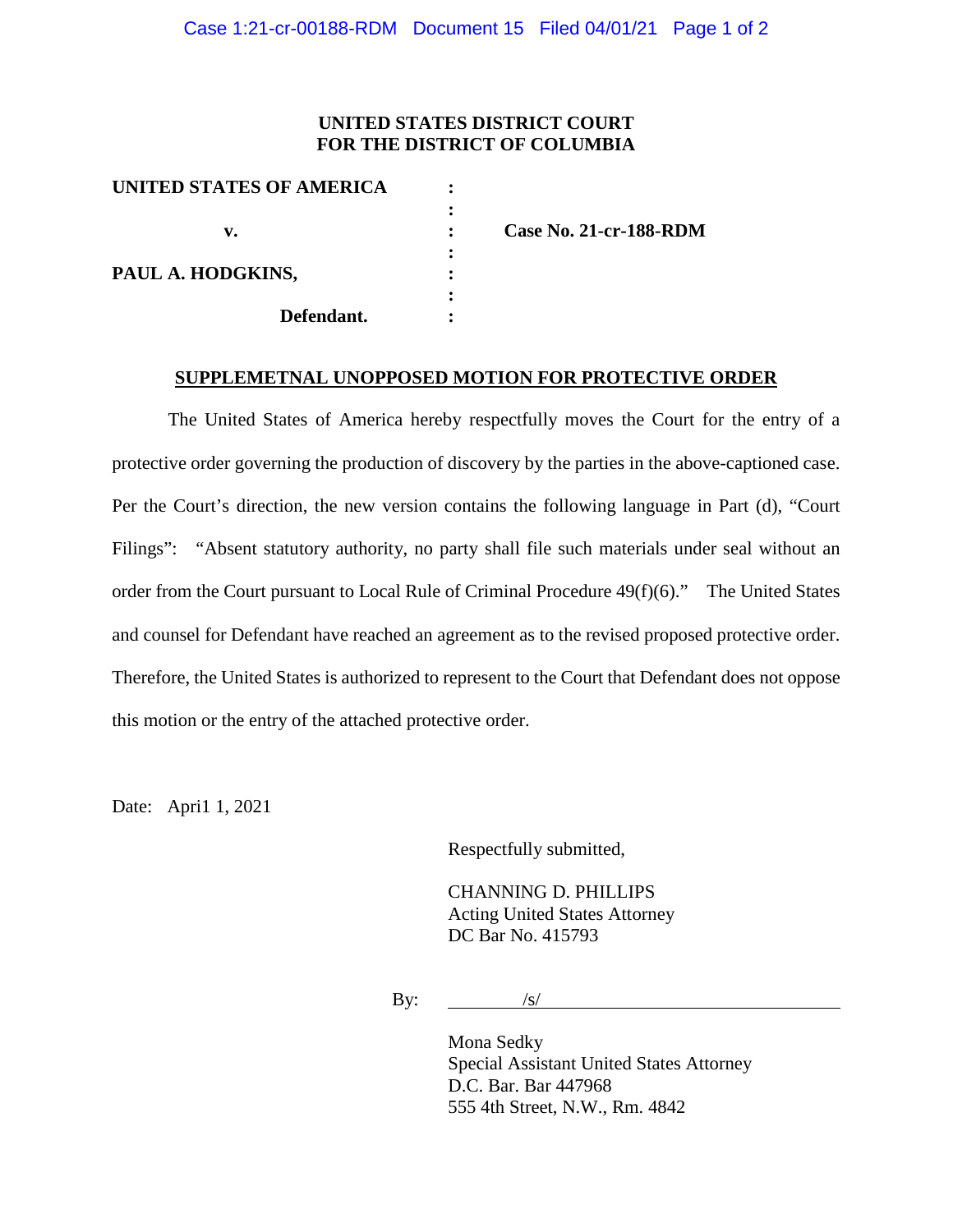Case 1:21-cr-00188-RDM Document 15 Filed 04/01/21 Page 2 of 2

Washington, D.C. 20530 (202) 262-7122; Mona.Sedky2@usdoj.gov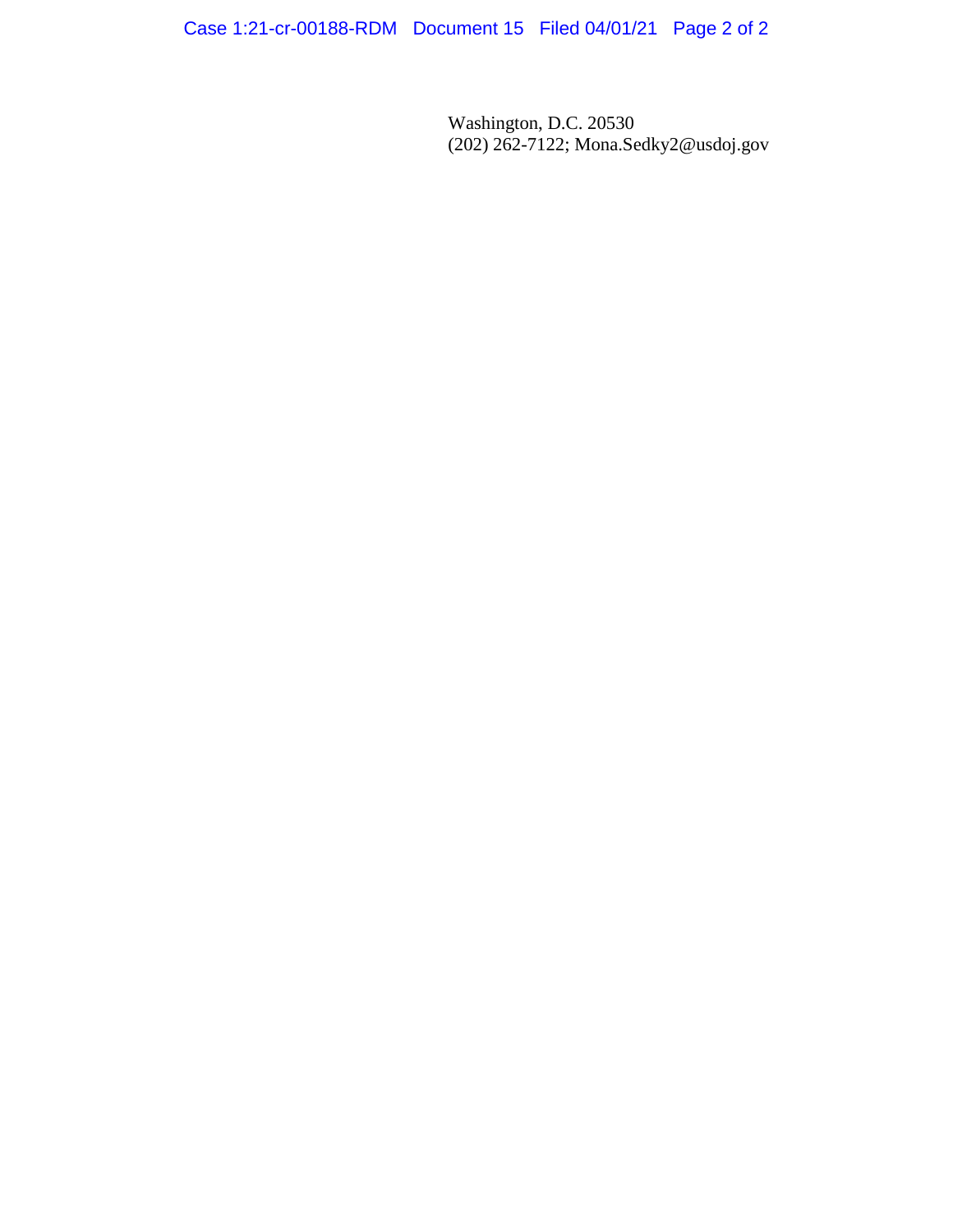## **UNITED STATES DISTRICT COURT FOR THE DISTRICT OF COLUMBIA**

| UNITED STATES OF AMERICA |                               |
|--------------------------|-------------------------------|
|                          |                               |
| v.                       | <b>Case No. 21-cr-188-RDM</b> |
|                          |                               |
| PAUL HODGKINS,           |                               |
|                          |                               |
| Defendant.               |                               |

## **PROTECTIVE ORDER GOVERNING DISCOVERY**

To expedite the flow of discovery material between the parties and adequately protect the

United States' legitimate interests, it is, pursuant to the Court's authority under Fed. R. Crim. P.

16(d)(1) and with the consent of the parties, ORDERED:

1. **Materials Subject to this Order.** This Order governs materials provided by the

United States at any stage of discovery during this case and which the United States has

identified as either "Sensitive" or "Highly Sensitive." Examples of materials that the United

States may designate as "Sensitive" or "Highly Sensitive" pursuant to this Order include but are

not limited to:

- a. Personal identity information as identified in Rule 49.1 of the Federal Rules of Criminal Procedure, as well as telephone numbers, email addresses, driver's license numbers, and similar unique identifying information;
- b. Information regarding the government's confidential sources;
- c. Information that may jeopardize witness security;
- d. Contact information for, photographs of, and private conversations with individuals that do not appear to be related to the criminal conduct in this case;
- e. Medical or mental health records;
- f. Sources and methods law-enforcement officials have used, and will continue to use, to investigate other criminal conduct related to the publicly filed charges;
- g. Surveillance camera footage from the U.S. Capitol Police's extensive system of cameras on U.S. Capitol grounds;<sup>1</sup>

<sup>&</sup>lt;sup>1</sup> To be clear, this does not include footage from body worn cameras from other police departments that responded on January 6, 2021, the vast amount of which the United States will *not* designate as Sensitive or Highly Sensitive. (Body worn camera footage will be marked Sensitive or Highly Sensitive only if it contains material described in paragraph one above or for a similar reason not anticipated by this Order.)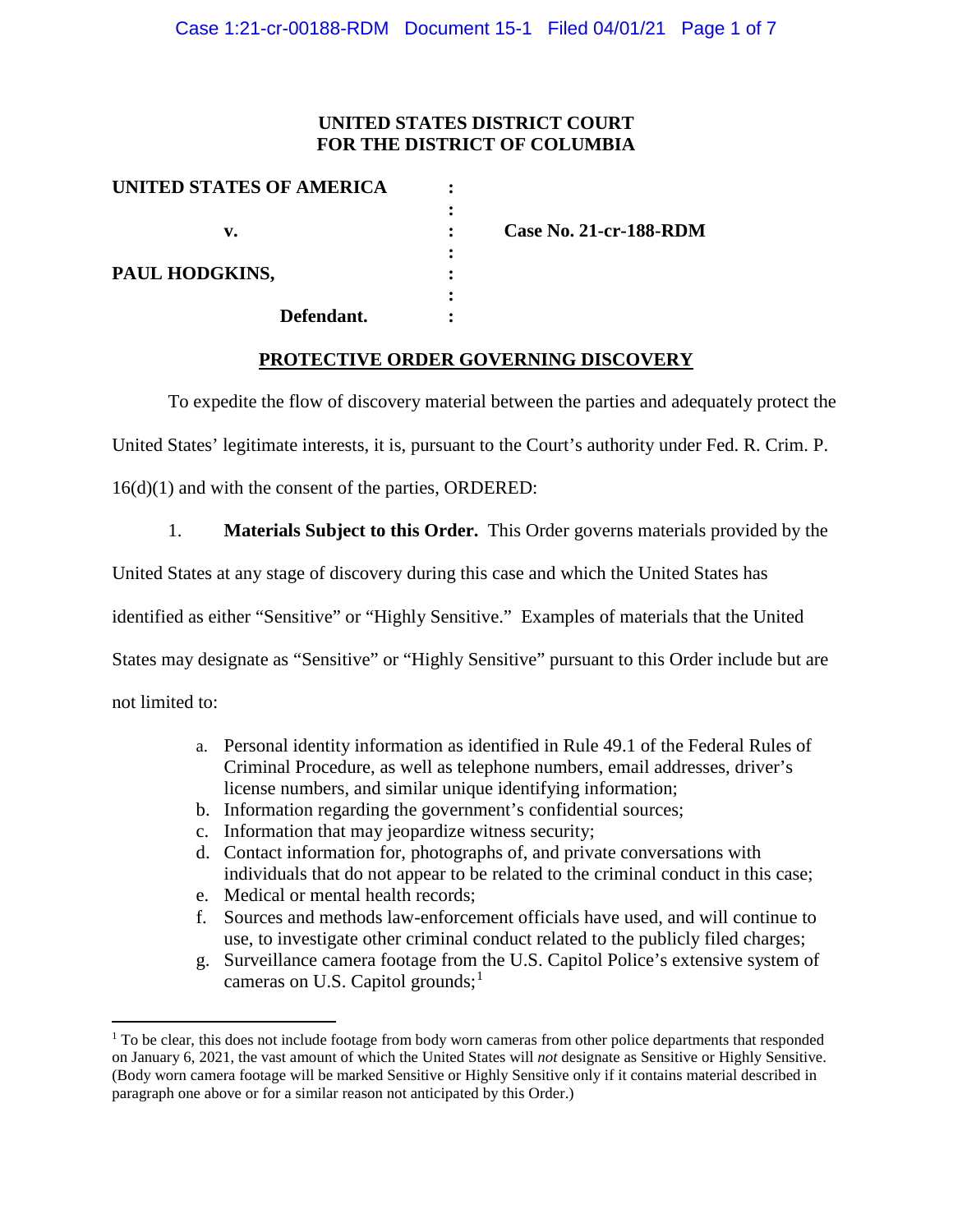- h. Repair estimates from the Architect of the Capitol;
- i. Materials designated as "security information" pursuant 2 U.S.C. §1979; and
- j. Tax returns or tax information.

This Order will not be used to designate materials as Sensitive or Highly Sensitive unless such designation is necessary for one of the reasons stated in this paragraph or for a similar reason not anticipated by this Order. The government agrees to make every effort to provide discovery in a manner that will allow for most discovery to be produced without such designations.

2. **Defendant.** Any reference to "Defendant" herein refers individually to each

defendant identified in the caption above.

3. **Legal Defense Team.** The "legal defense team" includes defense counsel

(defined as counsel of record in this case, including any post-conviction or appellate counsel)

and any attorneys, investigators, paralegals, support staff, and expert witnesses who are advising

or assisting defense counsel in connection with this case.

# 4. **Rules for the Handling of Sensitive and Highly Sensitive Materials.**

- a. **Limitations on Use.** Defendant and the legal defense team may use Sensitive and Highly Sensitive discovery materials solely in connection with the defense of this case and any other case connected to the events at the United States Capitol on January 6, 2021, including any post-conviction or appellate litigation, and for no other purpose, and in connection with no other proceeding, without further order of this Court.
- b. **Limitations on Dissemination.** No Sensitive or Highly Sensitive materials, or the information contained therein, may be disclosed to any persons other than Defendant, the legal defense team, or the person to whom the Sensitive or Highly Sensitive information solely and directly pertains or his/her counsel, without agreement of the United States or prior authorization from the Court.
- c. **Limitations on Reproduction.** Defendant, the legal defense team, and authorized persons shall not copy or reproduce the Sensitive or Highly Sensitive materials except in order to provide copies of the materials for use in connection with this case by Defendant, the legal defense team, the person to whom the Sensitive or Highly Sensitive information solely and directly pertains or his/her counsel, and other persons to whom the Court may authorize disclosure (collectively, "authorized persons").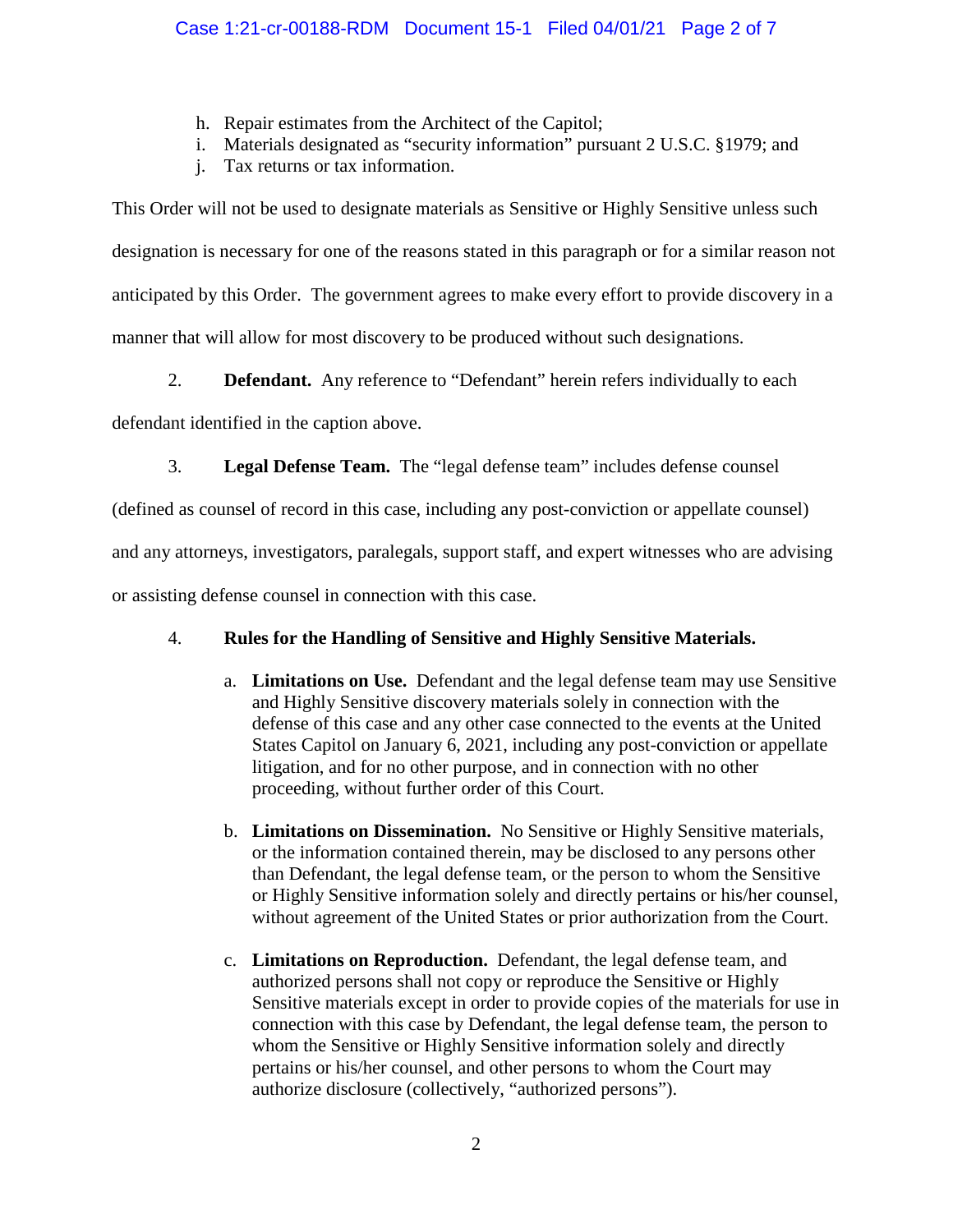If defense counsel provides Defendant access to Sensitive or Highly Sensitive materials, defense counsel must advise Defendant that Defendant may not record any personal identity information as identified in Rule 49.1 of the Federal Rules of Criminal Procedure or any telephone numbers, email addresses, driver's license numbers, and similar unique identifying information. By signing the attached affirmation, Defendant agrees not to do so.

Copies and reproductions, and any notes or records made in relation to the contents of the Sensitive and Highly Sensitive materials, are to be treated in the same manner as the original materials.

- d. **Court Filings.** Absent prior agreement by the parties or permission from the Court, no party shall disclose materials designated as Sensitive or Highly Sensitive in any public filing with the Court. Such materials shall be submitted under seal. Absent statutory authority, no party shall file such materials under seal without an order from the Court pursuant to Local Rule of Criminal Procedure 49(f)(6).
- e. **Court Hearings.** The restrictions in this Order shall not limit either party in the use of the materials in judicial proceedings in this case. The procedures for use of designated Sensitive and Highly Sensitive materials during any hearing or the trial of this matter shall be determined by the parties and the Court in advance of the hearing or trial. No party shall disclose materials designated Sensitive or Highly Sensitive in open court without agreement by the parties that such materials may be disclosed in open court or prior consideration by the Court.

## 5. **Additional Rules for Handling of Sensitive Materials.** The following

additional terms apply to Sensitive materials:

a. **Storage.** Sensitive materials must be maintained in the custody and control of Defendant, the legal defense team, and authorized persons. This restriction shall not apply to the person to whom the Sensitive information solely and directly pertains or his/her attorney.

## 6. **Additional Rules for Handling of Highly Sensitive Materials.** The following

additional rules apply to Highly Sensitive materials:

a. **Additional Limitations on Dissemination.** Defense counsel may not provide a copy of Highly Sensitive materials to Defendant or permit Defendant to view such materials unsupervised by defense counsel or an attorney, investigator, paralegal, or support staff person employed by defense counsel.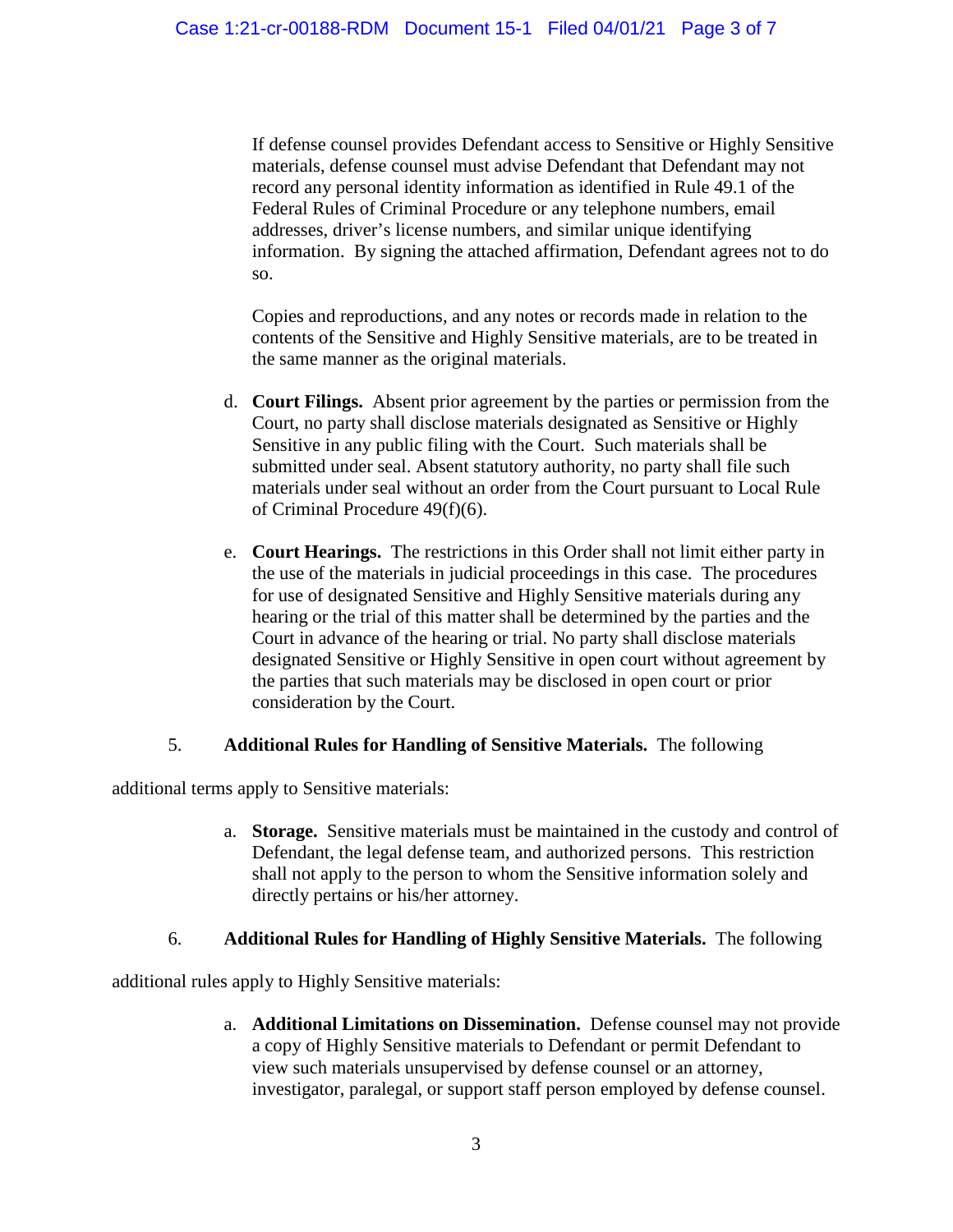The parties agree that defense counsel or an attorney, investigator, paralegal, or support staff person employed by defense counsel, may supervise Defendant by allowing access to Highly Sensitive materials through a cloudbased delivery system that permits Defendant to view the materials but does not permit Defendant the ability to download; provided that, prior to doing so, defense counsel first provides notice to the United States and allow the United States to file an objection with the Court if no agreement is reached.

- b. **Additional Limitations on Reproduction.** Counsel agrees that prior to showing materials to Defendant designated as Highly Sensitive, counsel or an attorney, investigator, paralegal, or support staff person employed by defense counsel will read Defendant the relevant parts of this Order, and remind Defendant of the consequences of violating the Order. If Defendant takes notes regarding Highly Sensitive materials, counsel or an attorney, investigator, paralegal, or support staff person employed by defense counsel must take reasonable steps to determine whether Defendant has copied any personal identity information as identified in Rule 49.1 of the Federal Rules of Criminal Procedure or any telephone numbers, email addresses, driver's license numbers, and similar unique identifying information.
- c. **Storage.** Highly Sensitive materials must be maintained in the custody and control of the legal defense team and authorized persons. This restriction shall not apply to the person to whom the Highly Sensitive information solely and directly pertains or his/her attorney.

7. **Viewing by Incarcerated Defendants.** If Defendant is in the custody of the

United States Marshals Service, defense counsel is authorized to provide a copy of discovery materials to the appropriate point of contact so that the defendant can view the discovery materials, subject to the terms of this Order.

8. **Disputes.** The parties shall make a good faith effort to resolve any dispute about a sensitivity designation before requesting the Court's intervention. The United States may agree to remove or reduce a sensitivity designation without further order of this Court. Whenever the redaction of specified information will resolve the basis for which a sensitivity designation was applied, the United States will agree to redaction, and such redaction will render the materials no longer subject to this Order. Any agreement to reduce or remove a sensitivity designation or to redact specific information shall be memorialized in writing.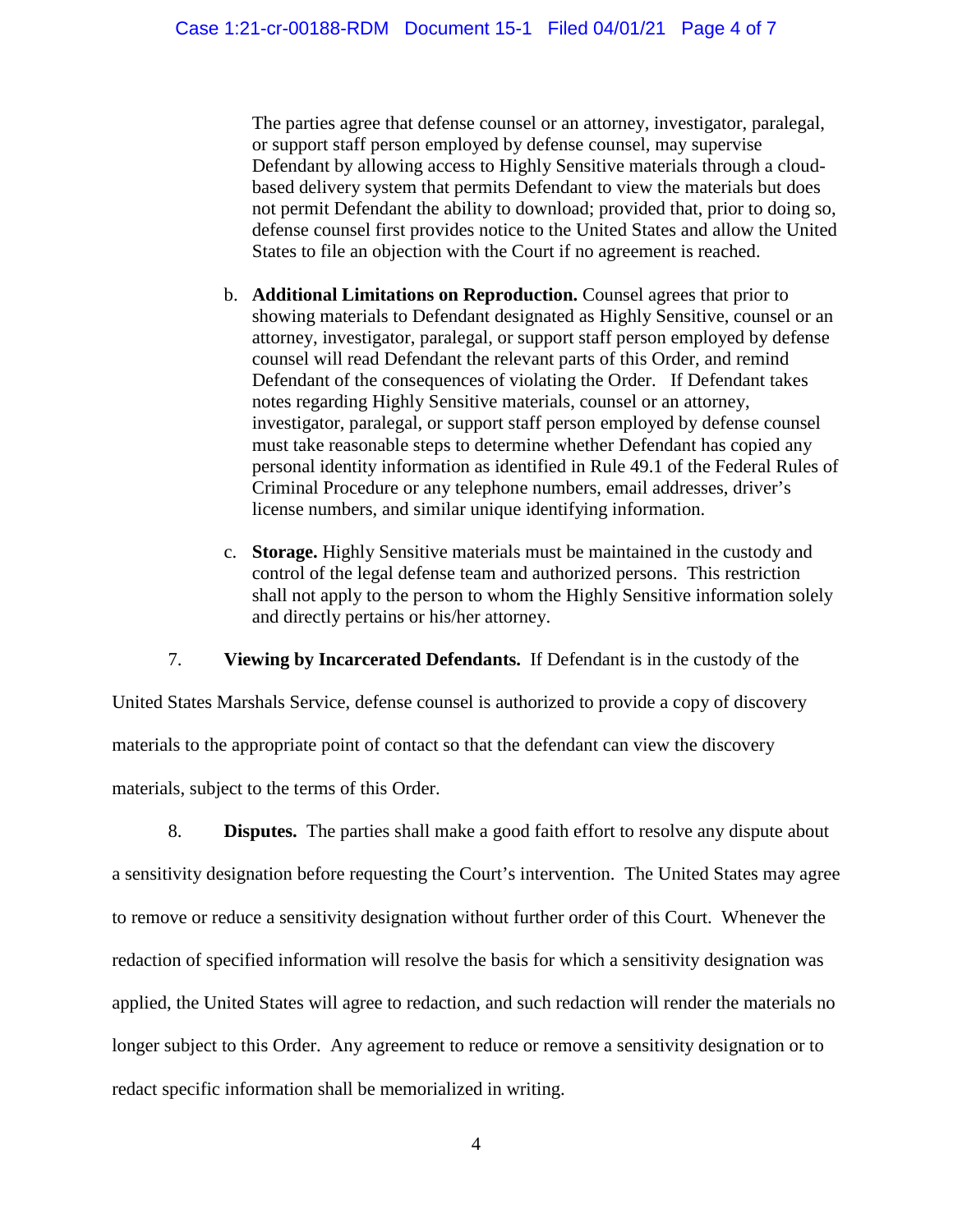#### Case 1:21-cr-00188-RDM Document 15-1 Filed 04/01/21 Page 5 of 7

9. **Modification Permitted.** Nothing in this Order shall prevent any party from seeking modification of this Order nor prevent the defense from contesting a sensitivity designation. The parties agree that the burden of demonstrating the need for a protective order remains with the government at all times.

10. **Failure not Waiver.** The failure by the United States to designate any materials as Sensitive or Highly Sensitive upon disclosure shall not constitute a waiver of the United States' ability to later designate the materials as Sensitive or Highly Sensitive but the government must separately identify and memorialize the changed status of those materials in writing.

11. **Automatic Exclusions from this Order.** This Order does not apply to materials that:

- a. Are, or later become, part of the public court record, including materials that have been received in evidence in this or other public trials or hearings;
- b. Were derived directly from Defendant or that pertain solely to Defendant. Examples of such materials include Defendant's own financial records, telephone records, digital device downloads, social media records, electronic communications, arrest records, and statements to law enforcement; <sup>2</sup> and
- c. Materials that the defense obtains by means other than discovery.
- 12. **Government's Discovery Obligations.** Nothing in this Order modifies the

United States' obligations at any stage of discovery in this case pursuant to Federal Rules of

Criminal Procedure 16 and 26.2, Local Criminal Rule 5.1, 18 U.S.C. § 3500 (the Jencks Act),

and the government's general obligation to produce exculpatory and impeachment information in

criminal cases.

 $\frac{1}{2}$  $2$  Discoverable materials that were derived directly from Defendant or that pertain solely to Defendant are exempt from this Order regardless of whether the United States has designated any such materials as "Sensitive" or "Highly Sensitive" because the same materials are being provided or made available to co-defendants or other persons charged in connection with the events at the United States Capitol on January 6, 2021.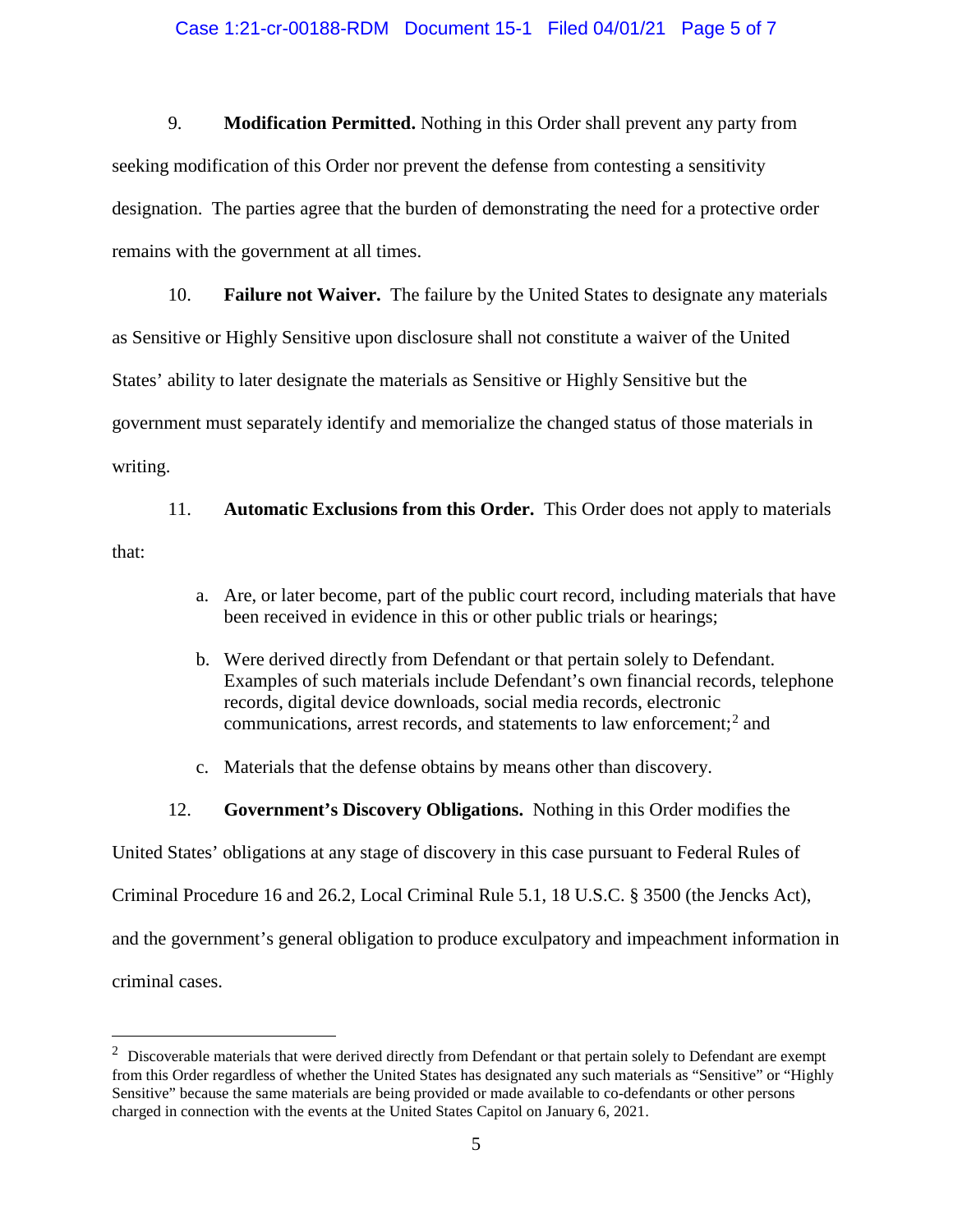#### Case 1:21-cr-00188-RDM Document 15-1 Filed 04/01/21 Page 6 of 7

13. **Defense Counsel's Obligations.** Defense counsel must provide a copy of this Order to, and review the terms of this Order with, members of the legal defense team, Defendant, and any other person, before providing them access to Sensitive or Highly Sensitive materials. Defense counsel must obtain a fully executed copy of Attachment A before providing Defendant access to Sensitive or Highly Sensitive materials, and must file a copy with the Court within one week of execution.

14. **No Ruling on Discoverability or Admissibility**. This Order does not constitute a ruling on the question of whether any particular material is properly discoverable or admissible and does not constitute any ruling on any potential objection to the discoverability or admissibility of any material.

15. **Duration.** The terms of this Order shall remain in effect after the conclusion of this case and the parties shall be bound by it unless otherwise ordered by the Court.

**SO ORDERED** this \_\_\_\_\_ day of \_\_\_\_\_\_\_\_\_\_, 2021.

HONORABLE RANDOLPH D. MOSS United States District Judge

\_\_\_\_\_\_\_\_\_\_\_\_\_\_\_\_\_\_\_\_\_\_\_\_\_\_\_\_\_\_\_\_\_\_\_\_\_